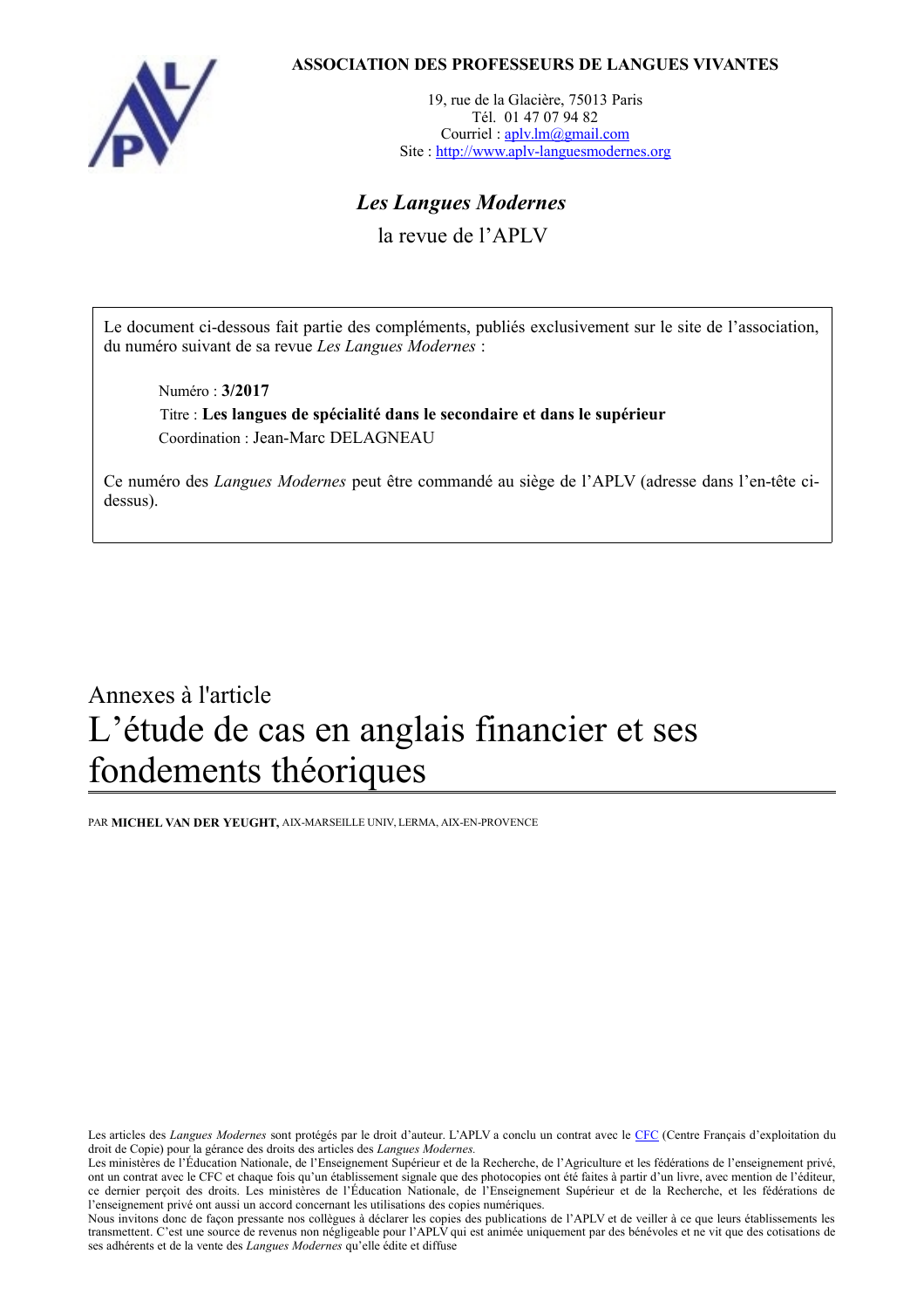#### **ANNEXE 1**

**Twitter Inc. 2016 Case study** (all data adapted)

**Annual Report** (*adapted*)

#### **UNITED STATES SECURITIES AND EXCHANGE COMMISSION Washington, D.C. 20549**

FORM 10-K

**ANNUAL REPORT PURSUANT TO SECTION 13 OR 15(d) OF THE SECURITIES EXCHANGE ACT OF 1934** 

For the fiscal year ended December 31, 2014

# **Twitter, Inc.**

Common Stock, Par Value \$0,000005 Per Share New York Stock Exchange

#### **Corporate Information**

We were incorporated in Delaware in April 2007. Our principal executive offices are located at 1355 Market Street, Suite 900, San Francisco, California 94103. We completed our initial public offering in November 2013 and our common stock is listed on the New York Stock Exchange under the symbol "TWTR."

#### **Business overview**

The mission we serve as Twitter, Inc. is to give everyone the power to create and share ideas and information instantly without barriers. We offer products and services for users, advertisers, developers and platform and data partners. Our goal is to reach the largest daily audience in the world through our information sharing and distribution platform products. We believe our audience is not limited to our users on the Twitter platform, but rather extends to a larger global audience.

## **REPORT OF INDEPENDENT REGISTERED PUBLIC ACCOUNTING FIRM** (*adapted*)

To the Board of Directors and Stockholders of Twitter, Inc.

In our opinion, the accompanying consolidated balance sheets and the related consolidated statements of operations, of comprehensive loss, of redeemable convertible preferred stock, convertible preferred stock and stockholders' equity (deficit) and of cash flows present fairly, in all material respects, the financial position of Twitter, Inc. and its subsidiaries in the period ended December 31, 2014 in conformity with accounting principles generally accepted in the United States of America. [...]

Because of its inherent limitations, internal control over financial reporting may not prevent or detect misstatements. Also, projections of any evaluation of effectiveness to future periods are subject to the risk that controls may become inadequate because of changes in conditions, or that the degree of compliance with the policies or procedures may deteriorate.

# Quarterly Income Statement (Millions) **9/30/2015 6/30/2015 3/31/2015 12/31/2014** Total Revenues(Net Sales) 569.24 502.38 435.94 479.08 Cost of Goods Sold 200.20 167.62 143.48 136.61 Selling & Admin Exps 200 266.34 266.86 249.33 258.90 Operating Income -105.24 -131.00 -146.62 -98.15 Interest Exp || 25.24 || 24.44 || 24.32 || -11.84 Pretax Income -128.53 -126.14 -161.81 -121.67 Other Income 1.95 -0.70 9.13 -1.36 Net Income Bef Extraordinary ... | NA | NA | NA | NA NA Net Income -131.69 -136.66 -162.44 -125.35

#### **Financial results**

*Les Langues Modernes n° 3/2017* 1/4

/s/ PricewaterhouseCoopers LLP, San Jose, California, March 2, 2015

|                                                        | TWILLEI, IIIL.                            |  |
|--------------------------------------------------------|-------------------------------------------|--|
| (Exact name of registrant as specified in its charter) |                                           |  |
| <b>Delaware</b>                                        | 20-8913779                                |  |
| (State or other jurisdiction                           | (I.R.S. Employer                          |  |
| of incorporation or organization)                      | <b>Identification No.)</b>                |  |
| 1355 Market Street, Suite 900                          |                                           |  |
| San Francisco, California 94103                        |                                           |  |
| (Address of principal executive offices and Zip Code)  |                                           |  |
| Title of each class                                    | Name of each exchange on which registered |  |
|                                                        | Allace Martin Otto all Essale and an      |  |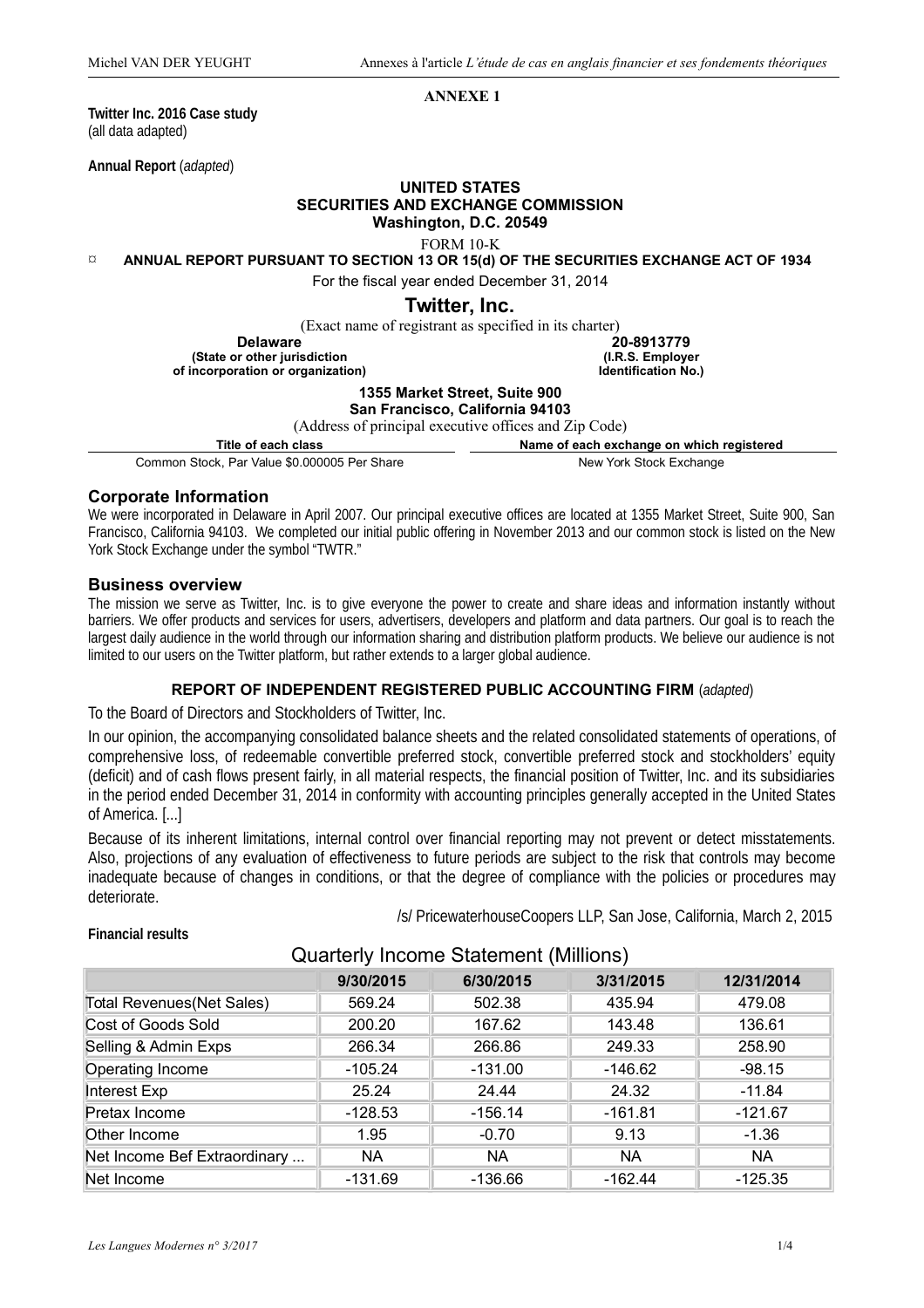| <u>Rey Filidifuldi Ratios ditu Statistics, F i E. 12/3 i</u> |         |                           |       |  |  |
|--------------------------------------------------------------|---------|---------------------------|-------|--|--|
| <b>Profitability</b>                                         | 2014    | Leverage                  | 2014  |  |  |
| Net Inc/Net Sales                                            | $-0.41$ | Curr Debt/Equity          | 0.03  |  |  |
| Cash Flow/Net Sales                                          | 0.06    | LTD/Equity                | 0.41  |  |  |
| SG&A/NetSales                                                | 0.57    | Total Debt/Equity<br>0.44 |       |  |  |
| <b>Asset Utilization</b>                                     |         | Liquidity                 |       |  |  |
| Net Receivables Turnover                                     | 4.21    | Quick Ratio               | 10.81 |  |  |
| <b>Inventory Turnover</b>                                    | NA      | <b>Current Ratio</b>      | 10.81 |  |  |

# Key Financial Ratios and Statistics, FYE: 12/31

### **Dividend Policy**

We have never declared or paid any cash dividends on our capital stock. We intend to retain any future earnings and do not expect to pay any dividends in the foreseeable future (10K, p. 39).

#### **Market data**

| Symbol Laste quote  | Change (\$)                                                         | Change %               |            | Share volume | Market |
|---------------------|---------------------------------------------------------------------|------------------------|------------|--------------|--------|
| <b>TWTR \$17.94</b> | 0.35                                                                | $\blacktriangle$ 1.99% | 16.318.914 | <b>NYSE</b>  |        |
|                     | Community Rating: 66% bullish of 174 ratings 1 Year Target: \$21.50 |                        |            |              |        |



# **Detailed Analyst Recommendation**



#### **Stock charts**

# **TWTR**



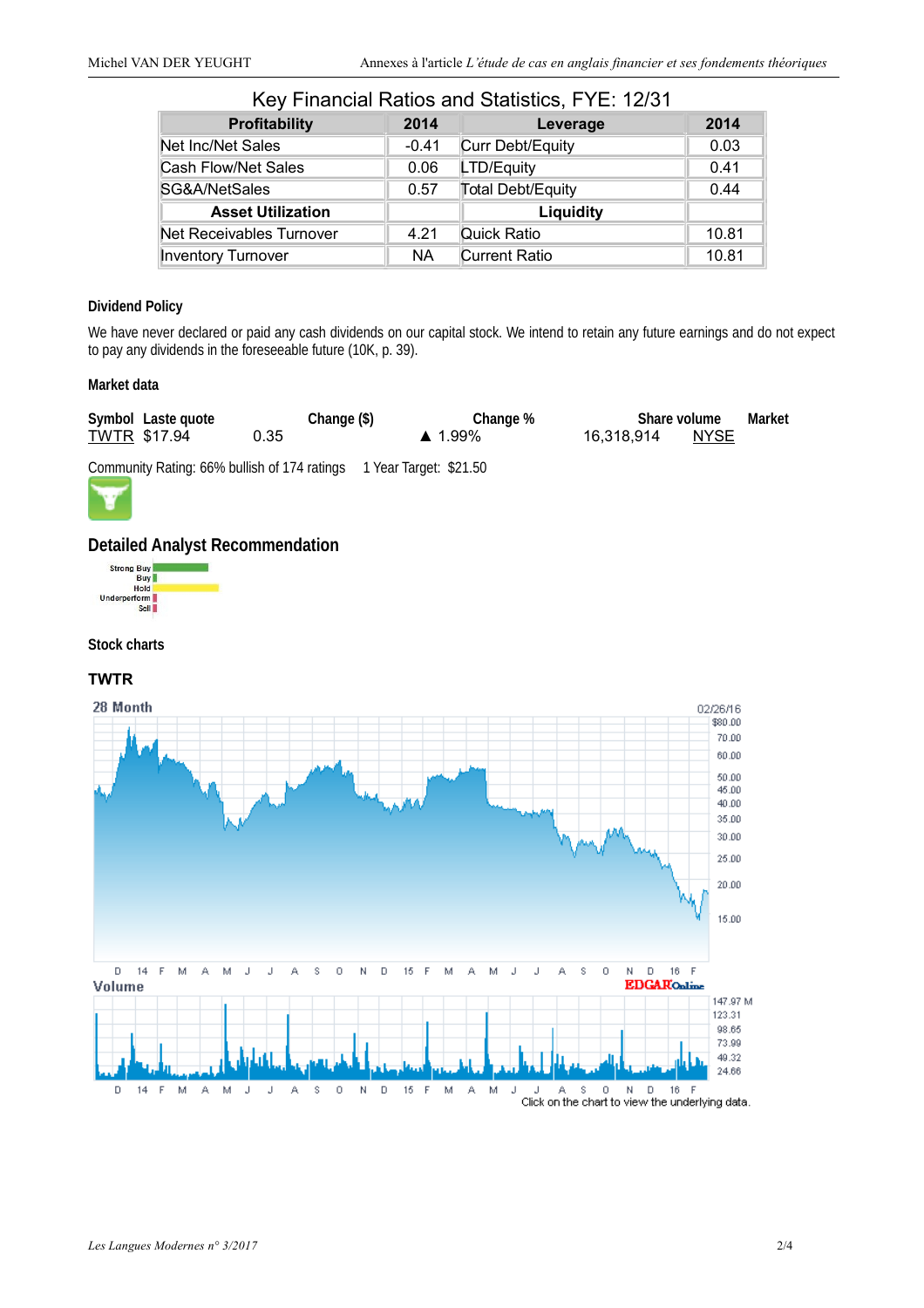



**Media info**: Nov 12, 2015, 2:58 pm ET, InvestorPlace (*adapted*)

# **Why Wall Street Is Getting Even More Bearish on Twitter Stock (TWTR)**

TWTR short interest is rising despite Twitter stock's ongoing pain

Twitter [\(TWTR\)](http://investorplace.com/stock-quotes/twtr-stock-quote/) stock has had a rough year, down 30% in the last six months alone. This is a company that was once a Wall Street darling, a favorite among retail investors, institutional investors, and speculators alike. However, the tide has obviously turned, and by the looks of things, the future doesn't seem much brighter.

From Oct. 15 to Oct. 30, the number of TWTR shares held short [rose by 2.58 million.](http://www.americantradejournal.com/twitter-inc-nysetwtr-short-interest-update-3/6142756/) This means that 11.3% of Twitter's float is short, compared to just 1.5% for Facebook [\(FB\)](http://investorplace.com/stock-quotes/fb-stock-quote/). Yet the Twitter stock price is 64% lower than its post-IPO high. One might think that investors would be betting on